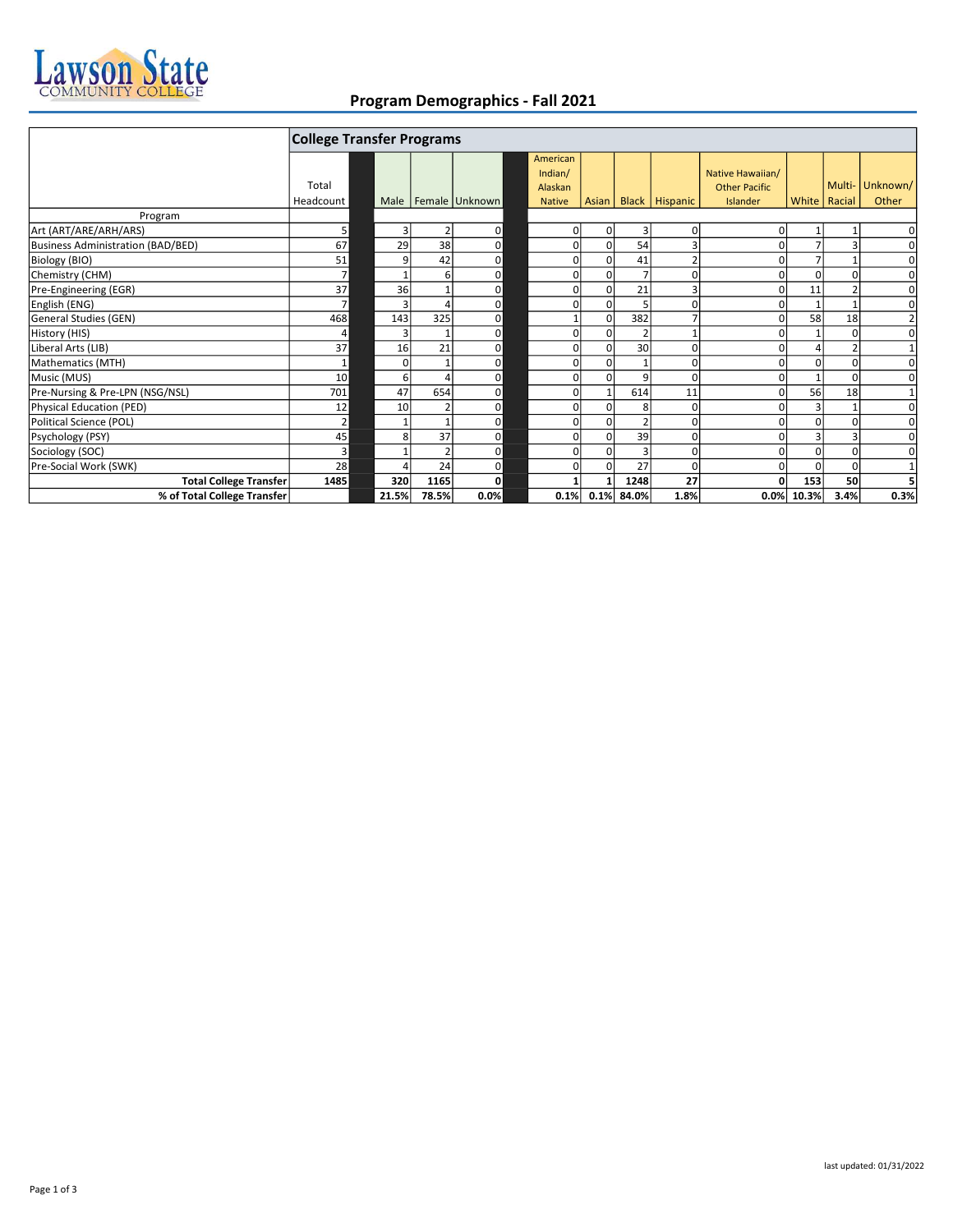

## Program Demographics - Fall 2021

|                                                                                  | <b>Career Technical Programs</b> |                         |                                |                |                                |                              |                         |                  |                                          |                       |                          |                 |
|----------------------------------------------------------------------------------|----------------------------------|-------------------------|--------------------------------|----------------|--------------------------------|------------------------------|-------------------------|------------------|------------------------------------------|-----------------------|--------------------------|-----------------|
|                                                                                  | Total                            |                         |                                |                | Americar<br>Indian/<br>Alaskan |                              |                         |                  | Native Hawaiian/<br><b>Other Pacific</b> |                       | Multi-                   | Unknown/        |
|                                                                                  | Headcount                        | Male                    |                                | Female Unknown | <b>Native</b>                  | Asian                        |                         | Black   Hispanic | Islander                                 | White<br>$\mathbf{1}$ | Racial                   | Other           |
| Autobody Repair (ABR)                                                            | 29                               | 28                      | $\mathbf{1}$<br>$\overline{2}$ | $\mathbf 0$    | 0                              | $\mathbf{0}$<br>$\mathbf{0}$ | 25                      | 0                | $\overline{0}$<br><sub>0</sub>           |                       | 2<br>$\overline{3}$      | $1\overline{ }$ |
| Air Conditioning/Refrigeration (ACR)                                             | 73                               | 71                      |                                | $\pmb{0}$      | $\mathbf 0$                    |                              | 52                      | $\overline{2}$   |                                          | 16                    |                          | $\Omega$        |
| Accounting (ACT)                                                                 | 23                               | $\overline{3}$          | 20                             | $\overline{0}$ | $\mathbf 0$                    | 0                            | 18                      | $\mathbf 0$      | οl                                       | $\overline{2}$        | 3                        | $\Omega$        |
| <b>AOT Programs (AOT)</b>                                                        | 28                               | 19                      | 9                              | $\Omega$       | $\pmb{0}$                      | $\mathbf{1}$                 | 20                      | 0                | οl                                       | 6                     | 0                        | $1\overline{ }$ |
| Automotive Technology - GM ASEP (ASE)                                            | 21                               | 20                      | $\mathbf{1}$                   | $\Omega$       | $\mathbf 0$                    | ol                           | $\overline{0}$          | 5                | οl                                       | 11                    | 5                        | $\Omega$        |
| Automotive Technology - Ford Asset (ASF)                                         | 18                               | 16                      | $\overline{2}$                 | $\overline{0}$ | $\mathbf 0$                    | 0                            | $\overline{0}$          | $\overline{2}$   | οl                                       | 15                    | $\mathbf 1$              | $\Omega$        |
| Automotive Technology - Mercedes (ASM)                                           | 8                                | 6                       | $\overline{2}$                 | $\Omega$       | $\mathbf 0$                    | $\Omega$                     | $\overline{\mathbf{3}}$ | $\Omega$         | $\Omega$                                 | 5 <sup>1</sup>        | 0                        | $\overline{0}$  |
| Automotive Technology - Toyota T-Ten (AST)                                       | 21                               | 20                      | $\mathbf{1}$                   | $\mathbf 0$    | $\mathbf 0$                    | $\Omega$                     | $\overline{3}$          | $\overline{2}$   | $\Omega$                                 | 12                    | 4                        | $\Omega$        |
| Automotive Mechanics (AUM)                                                       | 27                               | 25                      | $\overline{2}$                 | $\overline{0}$ | $\mathbf 0$                    | οl                           | 19                      | $\mathbf 1$      | οl                                       | $\overline{3}$        | 3                        | $1\vert$        |
| Automated Manufacturing (AUT)                                                    | 13                               | 13                      | $\mathbf 0$                    | $\overline{0}$ | $\mathbf 0$                    | 0                            | 5                       | 0                | <sub>0</sub>                             | $\overline{7}$        | $\mathbf 1$              | 0               |
| Barbering (BAR)                                                                  | 17                               | 14                      | $\overline{3}$                 | $\Omega$       | $\mathbf 0$                    | ol                           | 16                      | $\mathbf 0$      | οl                                       | $\overline{0}$        | $\mathbf{1}$             | 0               |
| Banking & Finance (BFN)                                                          | $\overline{2}$                   | $\overline{2}$          | $\mathbf 0$                    | $\overline{0}$ | $\mathbf 0$                    | 0                            | $\mathbf{1}$            | 0                | οl                                       | $1\overline{ }$       | 0                        | 0               |
| <b>Building Construction (BUC)</b>                                               | 18                               | 10                      | 8                              | $\Omega$       | $\mathbf 1$                    | $\Omega$                     | 13                      | $\Omega$         | $\Omega$                                 | $\overline{3}$        | $\mathbf{1}$             | $\Omega$        |
| <b>Business Admin and Management (BUS)</b>                                       | 171                              | 72                      | 99                             | $\overline{0}$ | $\mathbf 0$                    | $\Omega$                     | 139                     | $\overline{2}$   | οl                                       | 21                    | 8                        | $1\overline{ }$ |
| Commercial Art (CAT)                                                             | 23                               | 14                      | 9                              | $\overline{0}$ | $\mathbf 0$                    | $\mathbf{0}$                 | 19                      | 0                | οl                                       | $1\overline{ }$       | 3                        | $\Omega$        |
| Commercial Food Services/Culinary Arts (CFS/CUA)                                 | 37                               | 9                       | 28                             | $\Omega$       | $\mathbf 0$                    | οl                           | 32                      | $\Omega$         | οl                                       | $\overline{2}$        | $\overline{3}$           | $\Omega$        |
| Child Development (CHD)                                                          | 73                               | $\overline{3}$          | 70                             | $\Omega$       | $\mathbf 0$                    | 0                            | 67                      | 0                | οl                                       | $\vert$ 3             | $\overline{3}$           | 0               |
| Computer Science-Bus Ed (CIB/CIM/CIS)                                            | 91                               | 71                      | 20                             | $\overline{0}$ | $\overline{2}$                 | 0                            | 76                      | 0                | $\overline{0}$                           | $\vert$               | 3                        | $1\overline{ }$ |
| Cosmetology (COS)                                                                | 62                               | 3                       | 59                             | $\overline{0}$ | $\mathbf 0$                    | $\mathbf{0}$                 | 59                      | $\mathbf{1}$     | $\overline{0}$                           | $\Omega$              | $\overline{\phantom{a}}$ | $\Omega$        |
| Criminal Justice (CRJ)                                                           | 42                               | 10                      | 32                             | $\overline{0}$ | $\mathbf 0$                    | 0                            | 37                      | $\overline{2}$   | $\Omega$                                 | $1\overline{ }$       | $\overline{2}$           | $\overline{0}$  |
| Dental Assisting (DAT)                                                           | 19                               | $\mathbf{1}$            | 18                             | $\overline{0}$ | $\mathbf 0$                    | οl                           | 16                      | $\mathbf 1$      | οl                                       | $\overline{2}$        | 0                        | $\Omega$        |
| Drafting (DDT)                                                                   | $\overline{7}$                   | $\overline{\mathbf{3}}$ | $\overline{4}$                 | $\Omega$       | $\mathbf 0$                    | ol                           | $\overline{3}$          | $\overline{2}$   | οl                                       | $\overline{2}$        | 0                        | 0               |
| Diesel Mechanics (DEM)                                                           | 15                               | 15                      | <sup>o</sup>                   | $\Omega$       | $\mathbf 0$                    | οl                           | $\overline{9}$          | $\mathbf{1}$     | οl                                       | 5 <sup>1</sup>        | 0                        | 0               |
| Diagnostic Medical Sonography (DMS)                                              | 21                               | $\mathbf{1}$            | 20                             | $\overline{0}$ | $\mathbf 0$                    | 0                            | 12                      | $\mathbf 0$      | $\mathbf{0}$                             | 6                     | $\overline{2}$           | $1\overline{ }$ |
| Electronics (EET)                                                                | 6                                | $\overline{4}$          | $\overline{2}$                 | $\overline{0}$ | $\mathbf 0$                    | $\mathbf{0}$                 | 5                       | $\mathbf 0$      | $\overline{0}$                           | $1\overline{ }$       | 0                        | $\Omega$        |
| <b>Emergency Medical Services (EMS/EMA)</b>                                      | 18                               | 8                       | 10                             | $\overline{0}$ | $\mathbf 0$                    | οl                           | 17                      | 0                | οl                                       | $\overline{0}$        | $\mathbf{1}$             | $\Omega$        |
| Graphics & Printing (GPC)                                                        | $\,1\,$                          | $\overline{1}$          | $\mathbf 0$                    | $\overline{0}$ | $\mathbf 0$                    | $\overline{0}$               | $\mathbf 1$             | $\mathbf 0$      | οl                                       | $\overline{0}$        | 0                        | $\Omega$        |
|                                                                                  | 5                                | $\overline{3}$          | $\overline{2}$                 | $\Omega$       | $\mathbf 0$                    | οl                           | 5                       | 0                | οl                                       | $\Omega$              | 0                        | 0               |
| <b>Hospitality Services Management (HSM)</b><br>Industrial Electronics (ILT/ILE) | 34                               | 34                      | $\mathbf 0$                    | $\Omega$       | $\mathbf 0$                    | οl                           | 21                      | $\overline{2}$   | οl                                       | 8                     | 3                        | $\Omega$        |
| Industrial Maintenance (INT)                                                     | 13                               | 12                      | $\mathbf{1}$                   | $\overline{0}$ | $\mathbf 0$                    | $\mathbf{1}$                 | $\overline{7}$          | $\overline{1}$   | $\Omega$                                 | $\vert$               | $\mathbf 0$              | $\overline{0}$  |
|                                                                                  |                                  | 6                       | 33                             | $\overline{0}$ | $\mathbf 0$                    | $\mathbf{1}$                 | 31                      | $\mathbf 0$      | $\mathbf{0}$                             | 6                     | $\overline{1}$           |                 |
| <b>Licensed Practical Nursing (LPN)</b>                                          | 39                               | $\Omega$                | $\overline{3}$                 | $\overline{0}$ | $\mathbf 0$                    | οl                           | $\overline{3}$          | 0                | οl                                       | $\Omega$              | 0                        | 0 <br>$\Omega$  |
| Legal Secretary (LSC)                                                            | 3                                |                         |                                |                |                                | 0                            |                         |                  | οl                                       |                       | $\overline{1}$           |                 |
| Medical Secretary (MDS)                                                          | 31                               | $\overline{2}$          | 29                             | $\Omega$       | $\mathbf 0$                    |                              | 28                      | 0                |                                          | $\overline{2}$        |                          | $\Omega$        |
| Management & Supervision (MST)                                                   | $\mathbf{1}$                     | $\mathbf 0$             | $\mathbf 1$                    | $\overline{0}$ | $\mathbf 0$                    | 0                            | $\overline{0}$          | 0                | οl                                       | $1\overline{ }$       | 0                        | 0               |
| Machine Tool Technology (MTT/CNC)                                                | $\mathbf{1}$                     | $\overline{1}$          | $\Omega$                       | $\Omega$       | $\mathbf 0$                    | οl                           | $\overline{0}$          | 0                | $\Omega$                                 | $1\overline{ }$       | 0                        | 0               |
| <b>Nursing Assistant (NAS)</b>                                                   | 10                               | $\overline{z}$          | 8                              | $\Omega$       | $\mathbf 0$                    | $\Omega$                     | $\mathsf{g}$            | $\Omega$         | $\Omega$                                 | $\Omega$              | $\overline{1}$           | 0               |
| Nursing (NUR)                                                                    | 160                              | 17                      | 143                            | $\overline{0}$ | $\mathbf 0$                    | $\mathbf{1}$                 | 129                     | $\overline{1}$   | οl                                       | 18                    | 11                       | $\overline{0}$  |
| Office Administration (OAD)                                                      | 8                                | $\Omega$                | 8                              | $\Omega$       | $\pmb{0}$                      | οl                           | 8                       | 0                | οl                                       | $\overline{0}$        | $\mathbf 0$              | 0               |
| Pharmacy Technician (PHM)                                                        | $\overline{2}$                   | $\Omega$                | $\overline{2}$                 | $\overline{0}$ | $\mathbf 0$                    | οl                           | $\overline{2}$          | $\Omega$         | οl                                       | $\Omega$              | $\Omega$                 | $\Omega$        |
| Plumbing (PLB)                                                                   | 12                               | 12                      | 0l                             | $\overline{0}$ | $\mathbf 0$                    | ol                           | 11                      | 0                | οl                                       | $1\overline{ }$       | 0                        | 0               |
| Real Estate (RLS)                                                                | 6                                | $\overline{2}$          | $\overline{4}$                 | $\Omega$       | $\mathbf 0$                    | $\mathbf{0}$                 | 5 <sup>1</sup>          | 0                | $\Omega$                                 | $\mathbf{1}$          | 0                        | $\overline{0}$  |
| Robotics (ROB)                                                                   | 5                                | 5                       | $\Omega$                       | $\overline{0}$ | $\mathbf 0$                    | $\Omega$                     | 5                       | $\mathbf 0$      | $\Omega$                                 | $\Omega$              | $\mathbf 0$              | $\Omega$        |
| Radio/TV Broadcasting (RTV)                                                      | 17                               | 12                      | 5                              | $\overline{0}$ | $\mathbf 0$                    | 0                            | 16                      | 0                | οl                                       | $\overline{0}$        | $\mathbf{1}$             | $\overline{0}$  |
| Social Work Technician (SWT)                                                     | 18                               | $\mathbf{1}$            | 17                             | $\overline{0}$ | $\pmb{0}$                      | οl                           | 16                      | 0                | $\Omega$                                 | $\mathbf 1$           | $\mathbf 1$              | 0               |
| Welding (WDT)                                                                    | 57                               | 52                      | 5                              | $\Omega$       | $\mathbf{1}$                   | 0                            | 37                      | $\overline{2}$   | οl                                       | 16                    | $\mathbf{1}$             |                 |
| <b>Total Career Technical</b>                                                    | 1306                             | 623                     | 683                            | $\mathbf{0}$   | 4                              | $\overline{a}$               | 1000                    | 27               | ٥l                                       | 194                   | 71                       | 6 <sup>1</sup>  |
| % of Total Career Technical                                                      |                                  | 47.7%                   | 52.3%                          | 0.0%           | 0.3%                           | 0.3%                         | 76.6%                   | 2.1%             | 0.0%                                     | 14.9%                 | 5.4%                     | 0.5%            |